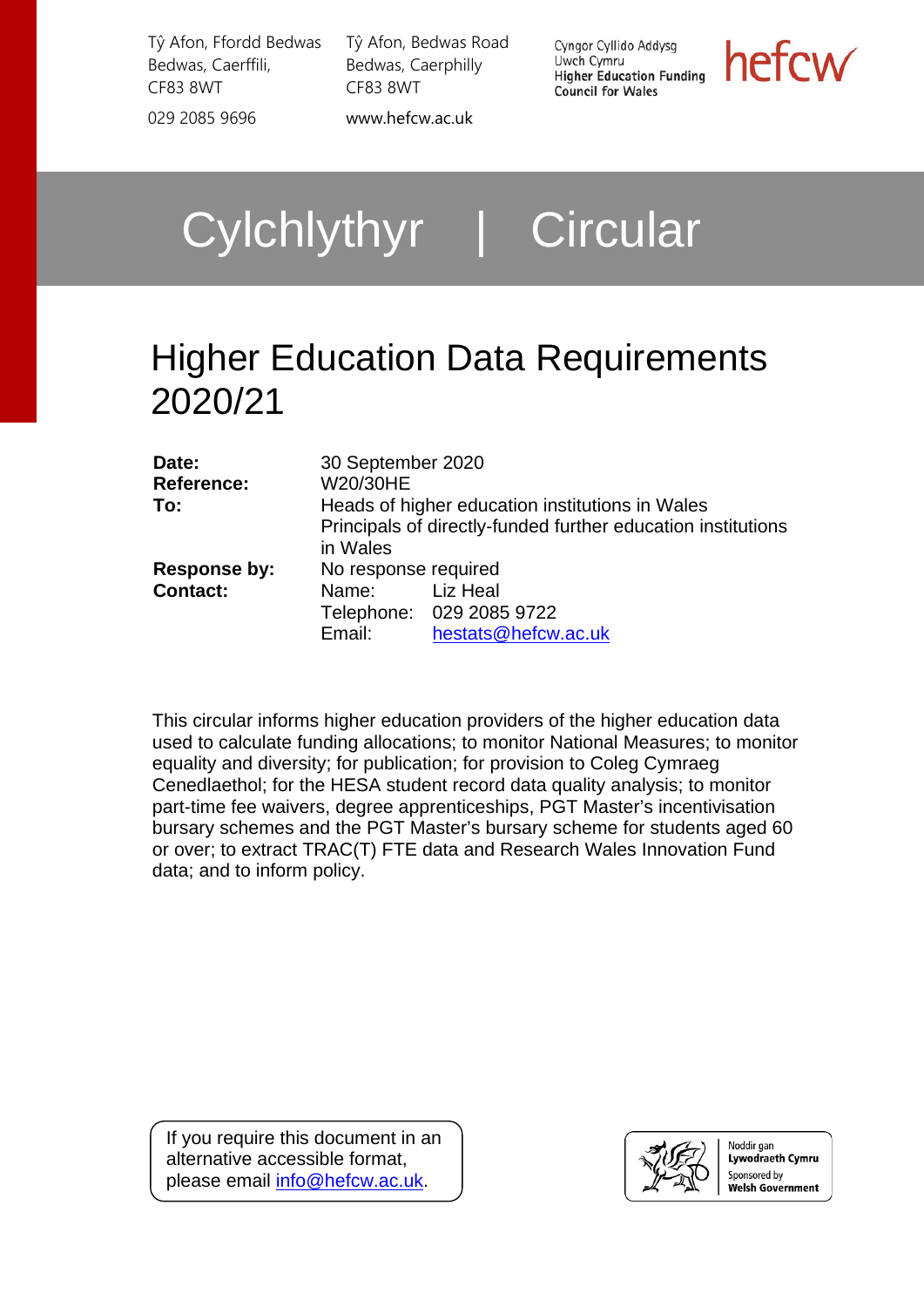# **Introduction**

- 1. This circular informs higher education providers (HEPs) of the higher education (HE) data used for the following purposes:
	- the calculation of funding allocations;
	- monitoring National Measures;
	- monitoring equality and diversity;
	- providing data to Coleg Cymraeg Cenedlaethol about Welsh medium provision;
	- publication;
	- analysing HESA student record data quality;
	- monitoring part-time fee waivers;
	- monitoring degree apprenticeships;
	- monitoring PGT Master's bursaries:
	- extracting full-time equivalent (FTE) data for the Transparent Approach to Costing (Teaching) (TRAC(T)); and,
	- informing policy.

In this circular, HEPs comprise further education institutions (FEIs) providing higher education and higher education institutions (HEIs).

A description of the data extracted from the Higher Education Statistics Agency (HESA) student record via the HESA Information Reporting Interface Service (IRIS) for end of year monitoring (EYM) is not included in this circular. Instead Annex K of the circular [W20/25HE: End of Year Monitoring of Higher](https://www.hefcw.ac.uk/en/publications/circulars/w20-25he-end-of-year-monitoring-of-higher-education-enrolments-2019-20/)  [Education Enrolments 2019/20](https://www.hefcw.ac.uk/en/publications/circulars/w20-25he-end-of-year-monitoring-of-higher-education-enrolments-2019-20/) should be referred to for details of the data extracted.

2. Funding methods for 2021/22 are not final at the time of publication of this circular. Therefore it should be noted that any assumptions about data and methods used to allocate funding set out in this circular are based on those used for 2020/21 funding which may change for 2021/22.

# **Main changes for 2020/21**

- 3. The main changes included in this circular compared to [W19/26HE: Higher](https://www.hefcw.ac.uk/en/publications/circulars/w19-26he-higher-education-data-requirements-2019-20/)  [Education Data Requirements 2019/20,](https://www.hefcw.ac.uk/en/publications/circulars/w19-26he-higher-education-data-requirements-2019-20/) comprise:
	- Two new annexes which relate to Master's bursary schemes; one for incentivising Science, Technology, Engineering, Mathematics and Medicine (STEMM) related subjects and study through the medium of Welsh, and the other for those aged 60 or over. See Annexes L and M.
	- Two other new annexes providing information on methods of allocation of the Research Wales Innovation Fund (see Annex O), and on TRAC(T) FTE calculations (see Annex N).
	- The annex providing information on HEFCW's previous Corporate Strategy targets (2013 to 2017) has been shortened, and it is possible that it will be removed for 2021/22. See Annex D.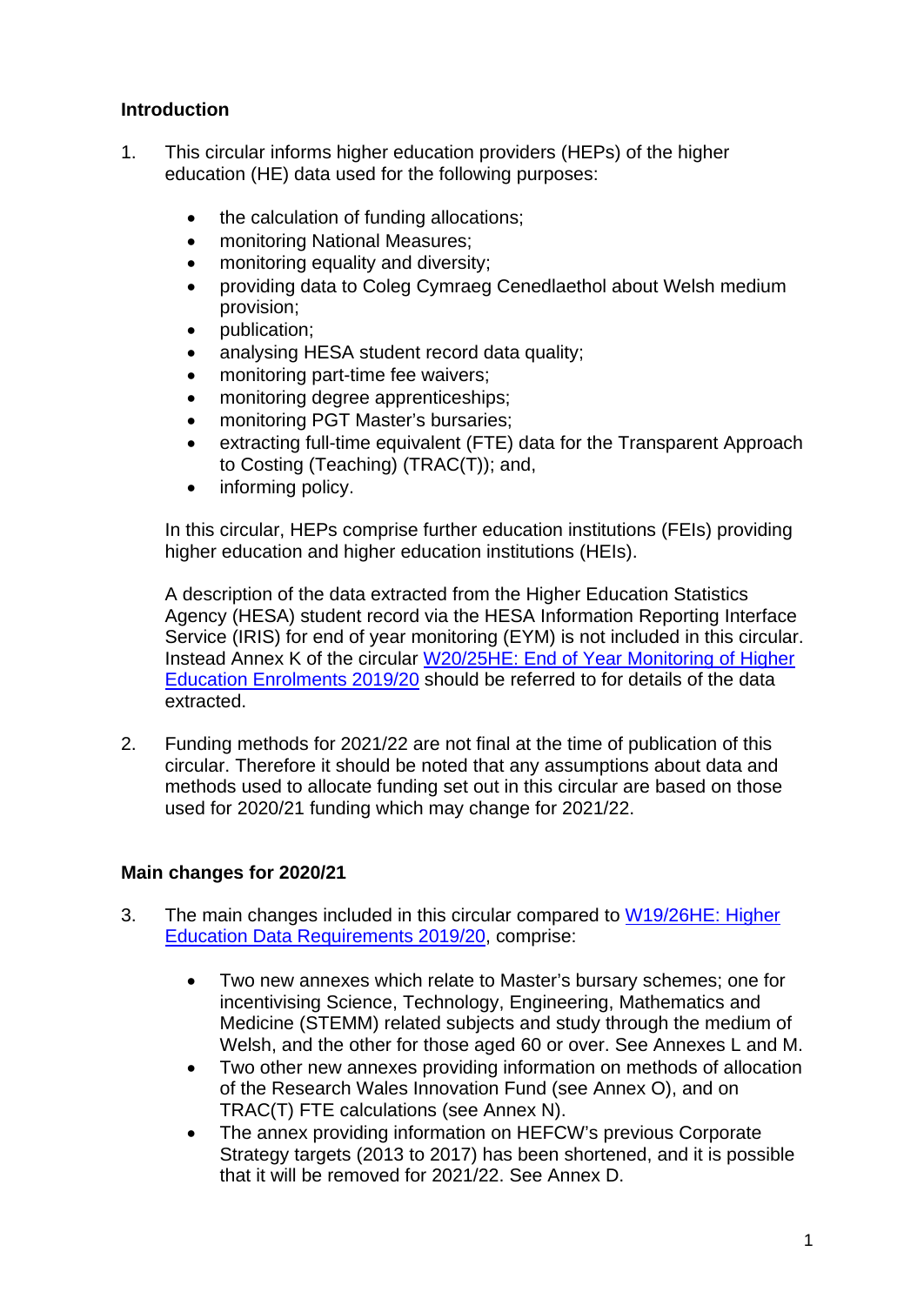• The implementation of Higher Education Classification of Subjects [\(HECoS\)](https://www.hesa.ac.uk/innovation/hecos) subject codes in the 2019/20 HESA student record has required all subject related descriptions to be updated. More information about this change can be found at paragraphs 14 to 17 below.

# **Sources of Data**

- 4. The Higher Education Funding Council for Wales (HEFCW) uses data from its own surveys, data collected by HESA, data provided by the Student Loans Company (SLC) and data from the National Student Survey (NSS) in carrying out the purposes described in paragraph 1 above. Other data such as Universities and Colleges Admissions Service (UCAS) data are also used to inform policy and provide information about the HE sector in Wales.
- 5. HEFCW collects data from HEPs in Wales through:
	- the higher education students early statistics (HESES) survey; and
	- the student and finance forecasts requests (HEIs only).
- 6. HESA collects data from all HEIs in the UK on:
	- student activity, including graduate outcomes;
	- information for students through the Unistats return;
	- finance:
	- higher education business and community interaction (HE-BCI);
	- staff; and,
	- estates management.
- 7. Since the 2016/17 academic year, HESA collects the following data from Welsh FEIs providing HE directly funded by HEFCW:
	- student activity, including graduate outcomes;
	- information for students through the Unistats return
- 8. Readers of this circular are assumed to be familiar with the HESES and EYM surveys, the HESA records and surveys, and the 2014 Research Excellence Framework (REF) (HEIs only). The latest HESES, EYM and forecasts circulars are available on the [HEFCW website;](http://www.hefcw.ac.uk/) the latest HESA data manuals are available on the [HESA website](http://www.hesa.ac.uk/) and REF circulars are available on the [REF](http://www.ref.ac.uk/)  [website.](http://www.ref.ac.uk/) Links to the HEFCW circulars can also be found in the ['Statistics and](https://www.hefcw.ac.uk/en/statistics-and-data/hefcw-data-collection/)  [data', 'HEFCW Data collection'](https://www.hefcw.ac.uk/en/statistics-and-data/hefcw-data-collection/) area of the HEFCW website.

# **Ensuring the accuracy of data**

9. HESA data used in the allocation of teaching (HEIs and FEIs) and postgraduate research (PGR) training (HEIs only) funding are subject to confirmation by HEPs that HEFCW have correctly extracted the data from the HESA records. In general, HEPs are not permitted to make amendments to data during the confirmation process if their HESA data are incorrect. The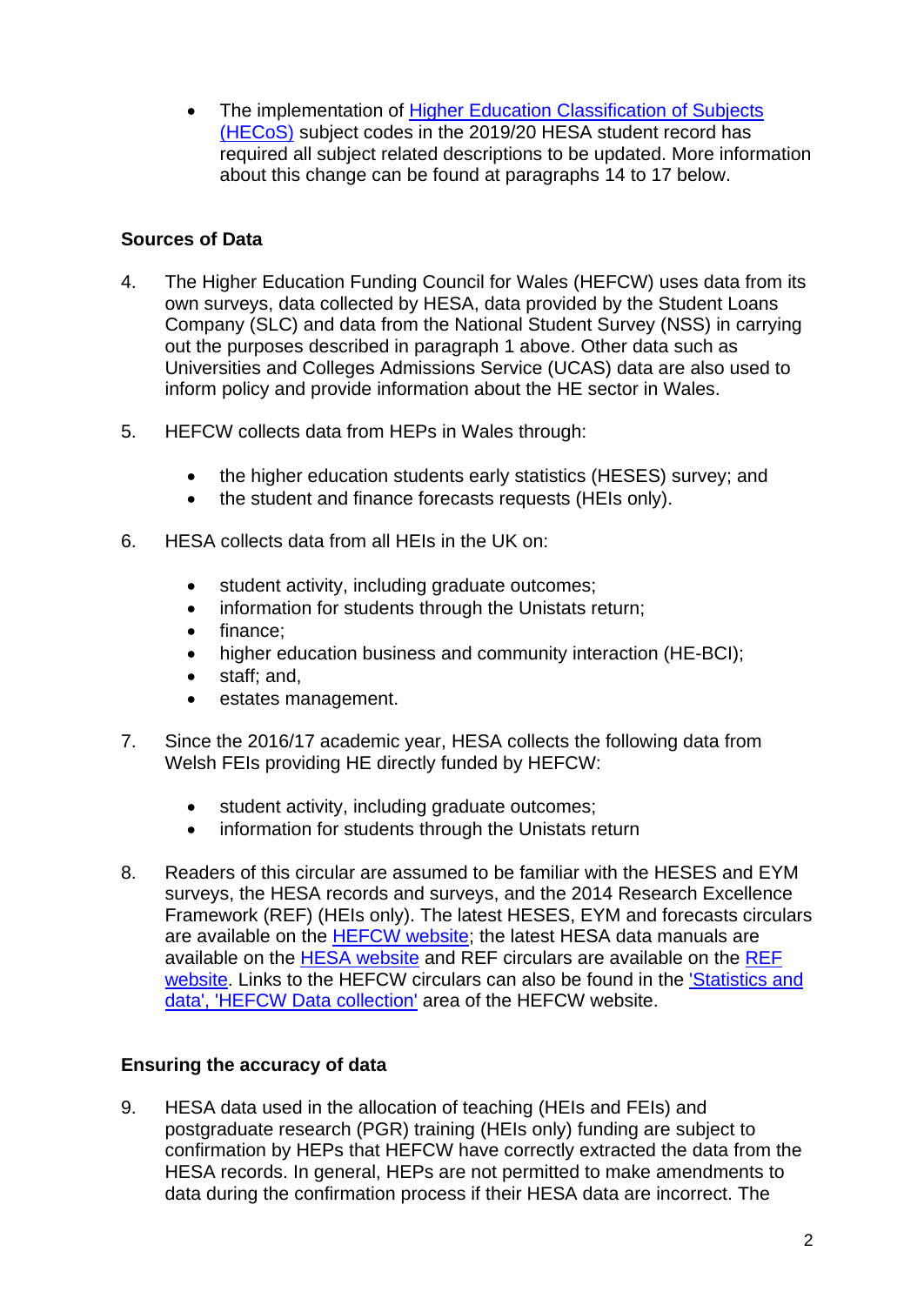exception to this is when there are changes to the methods of extraction or the data used in funding, or where a different source of data is used. In these cases, it is likely that we will allow amendments in the first year of the changes. The funding methods and data to be used for 2021/22 funding are not yet final so it is possible there will be changes to methods and data. HEPs will be informed once methods and data being used are finalised whether or not amendments to data will be allowed during the confirmation process.

- 10. It is important that HEPs are confident that all their HESA data are correct before final returns are made to HESA and the data are signed off. HEPs should take note of any discrepancies in their HESA data that have been found in past years, including those flagged up as part of the data quality analysis carried out by HEFCW, issues found in HEPs' own scrutiny of the summaries output by IRIS, problems that HESA or HEFCW have brought to their attention, and issues and errors found through internal or external audits. In particular, HEPs should ensure that they study in detail the reports produced by HESA when they commit their data and make any necessary amendments as a result before signing off the data to ensure their data are credible.
- 11. A number of confirmation reports are made available in the IRIS system and are expected to be signed off and returned to HEFCW after the HESA student record submission has been signed off. For the 2019/20 HESA student record these include:
	- EYM
	- Part-time fee waiver
	- National measures
	- Degree apprenticeships monitoring
	- PGT Master's STEMM and Welsh medium incentivisation bursary schemes and the PGT Master's bursary scheme for students age 60 or over (all schemes are presented in one table for sign-off)

More information on what is required will be communicated separately and made available on the [IRIS web page.](https://archive.hefcw.ac.uk/working_with_he_providers/data_collection/iris.aspx)

- 12. For those data confirmations where amendments are not accepted, if there is an error in an HEP's HESA data, and this error would lead to the HEP being allocated funding greater than that to which it is entitled, the HEP will be expected to notify HEFCW so that the funding can be adjusted accordingly.
- 13. For 2019/20, HESA issued some exceptional guidance to assist HEPs in returning data on the student record for 2019/20, in light of the disruption due to the COVID-19 pandemic. Accordingly, there may be some instances where data are not returned as they might have been in previous years, and where data might not fit some of the assumptions about coding of variables used in this circular. HEPs should notify us of any circumstances where they think there may be an issue with any of the data extraction, monitoring and analysis that we carry out, as a result of coding changes in 2019/20 that are related to the pandemic.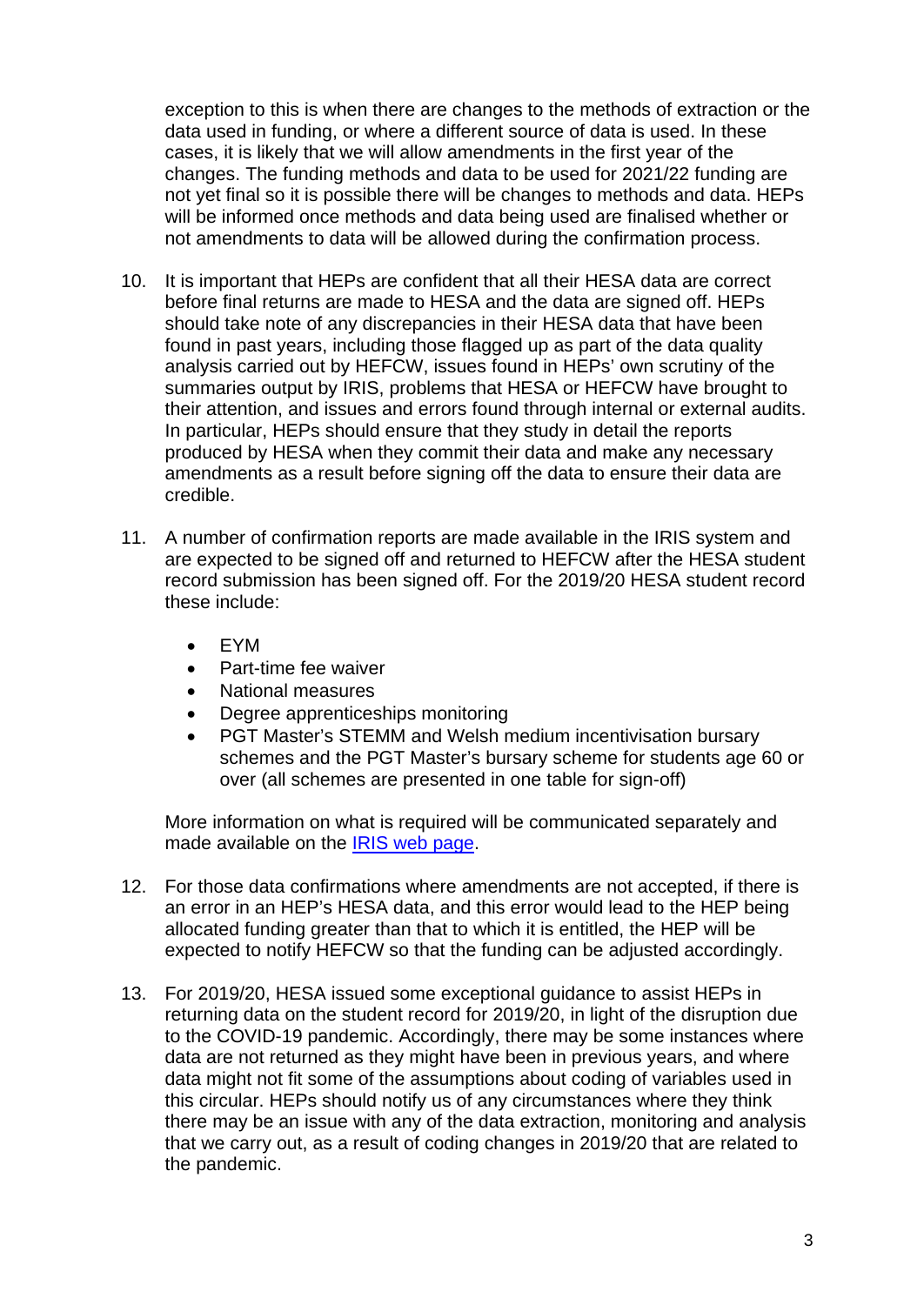# **Coding of subjects**

- 14. As noted above in paragraph 3, a new subject classification system HECoS, which replaces the previous system, the Joint Academic Coding System (JACS), was implemented in the 2019/20 HESA student record. All subject related descriptions in this circular have therefore been updated.
- 15. HECoS comprises of a non-hierarchical coding frame where the code for each subject is a randomly generated six digit number.
- 16. The Common Aggregation Hierarchy (CAH) was developed to provide standard subject groupings which can be applied to both HECoS and JACS enabling consistent analysis across both coding frames and providing indicative comparisons for time series analysis. There are three levels of aggregation, denoted as CAH1, CAH2 and CAH3, where CAH1 is the greatest level of aggregation and is a code denoted by CAH*XX*, CAH2 is the middle level of aggregation and is denoted by CAH*XX*-*XX* and CAH3 is the lowest level of aggregation denoted by CAH*XX*-*XX*-*XX*, where *X* is a single number. On the HESA student record the Common Aggregation Hierarchy is derived from the course subject field SBJCA and provided as the following derived fields XCAH01, XCAH02, and XCAH03.
- 17. The HECoS coding system, mappings between JACS and HECoS, the CAH and mappings between HECoS and CAH and between JACS and CAH are all available on the [HECoS webpage.](https://www.hesa.ac.uk/innovation/hecos) Information relating to the [mapping of](https://archive.hefcw.ac.uk/working_with_he_providers/data_collection/hesa_data_futures.aspx)  HECoS codes [to HEFCW Academic Subject Categories \(ASCs\)](https://archive.hefcw.ac.uk/working_with_he_providers/data_collection/hesa_data_futures.aspx) is available on the HEFCW website.

# **Data used in Funding Allocations**

- 18. The credit-based teaching funding allocations for part-time (PT) undergraduate (UG) provision for 2020/21 were based on 2019/20 credit value data collected on the HESES 2019/20 survey. Per capita funding was allocated for all modes and taught levels of study and the disability premium was allocated for all modes and levels of study, including PGR. All other premium funding was allocated as follows:
	- Access and retention premium (PT UG only);
	- Welsh medium premium (PT UG only);
	- Expensive subjects premium (clinical medicine and dentistry and Conservatoire Performance Element, FT UG only)
	- Higher cost subjects premium (FT UG only)

This circular assumes:

- that the credit-based teaching funding allocations for PT UG provision for 2021/22 will be based on 2020/21 HESES credit value data and,
- that per capita funding and the same premiums are being allocated with respect to the same groups of students for 2021/22 as in 2020/21.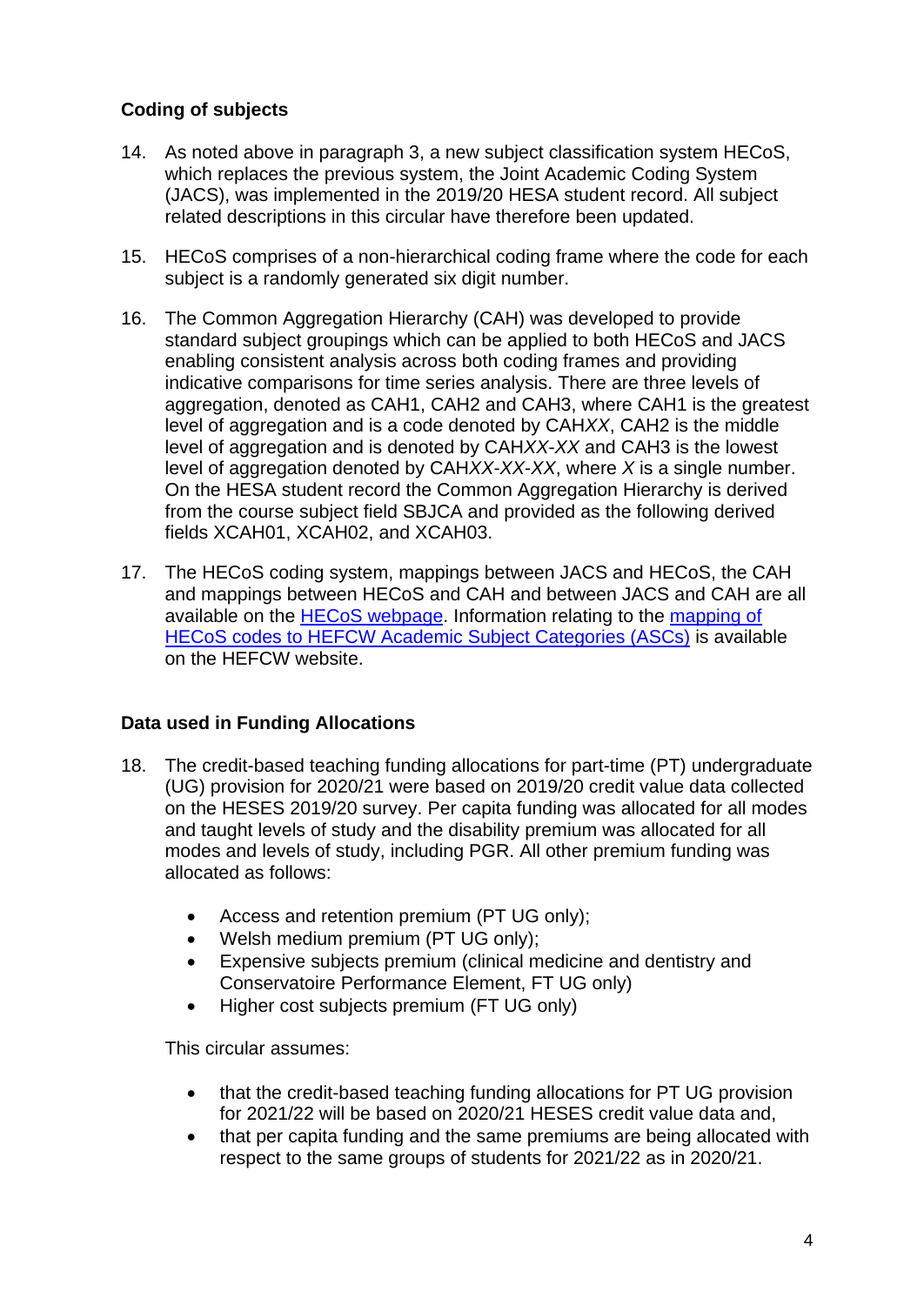It should be noted that this may change pending any changes made to funding methods for 2021/22 (see paragraph 2).

- 19. The access and retention, disability, Welsh medium, expensive subjects and higher cost subjects premiums and the per capita allocation are based on retrospective data taken from the HESA student record.
- 20. End of year data extracted from the HESA student record are used to calculate any adjustment to teaching funding at the end of the academic year to which the funding relates. For example, EYM data relating to the 2021/22 academic year will be used to calculate any adjustment required to the 2021/22 credit based funding. Details of the end of year data extracted from the HESA record are contained within Annex K of the EYM circular (see paragraph 1) and are not reproduced here.
- 21. More information on data used in teaching funding, including the premium and per capita elements, is set out in Annex A.
- 22. The Quality Research (QR) funding allocation has remained unchanged between 2015/16 and 2020/21 and is based on data returned to the 2014 REF and data extracted from the HESA 2013/14 student and staff records. This circular sets out the QR funding method as for 2015/16 in Annex B. However, the QR funding allocation method for 2021/22 is yet to be finalised as indicated in paragraph 2, so it should be noted that the method set out in Annex B may change.
- 23. The PGR training allocation for 2020/21 was based on retrospective data taken from the HESA student record. Further information on the HESA fields used is provided in Annex C.

#### **Data used to monitor targets from HEFCW's previous Corporate Strategy**

24. HEFCW now monitors a set of national measures which were introduced in 2017/18, refer to paragraph 36. Therefore 2017/18 was the last year of data for which HEFCW monitored the targets from the [previous Corporate Strategy.](https://archive.hefcw.ac.uk/documents/publications/corporate_documents/HEFCW%20Corporate%20Strategy%202013%2014%20to%202016%2017.pdf) However, for 2019/20 data, for HEPs own use, we continue to include the HESA student record based targets in IRIS. We do anticipate phasing out this IRIS report in future, therefore it is possible that 2019/20 is the last time this data will be available in IRIS.

The student record based targets provided in IRIS are:

- Widening access;
- Participation;
- Part-time;
- Welsh medium;
- Overseas students;
- Initial Teacher Training;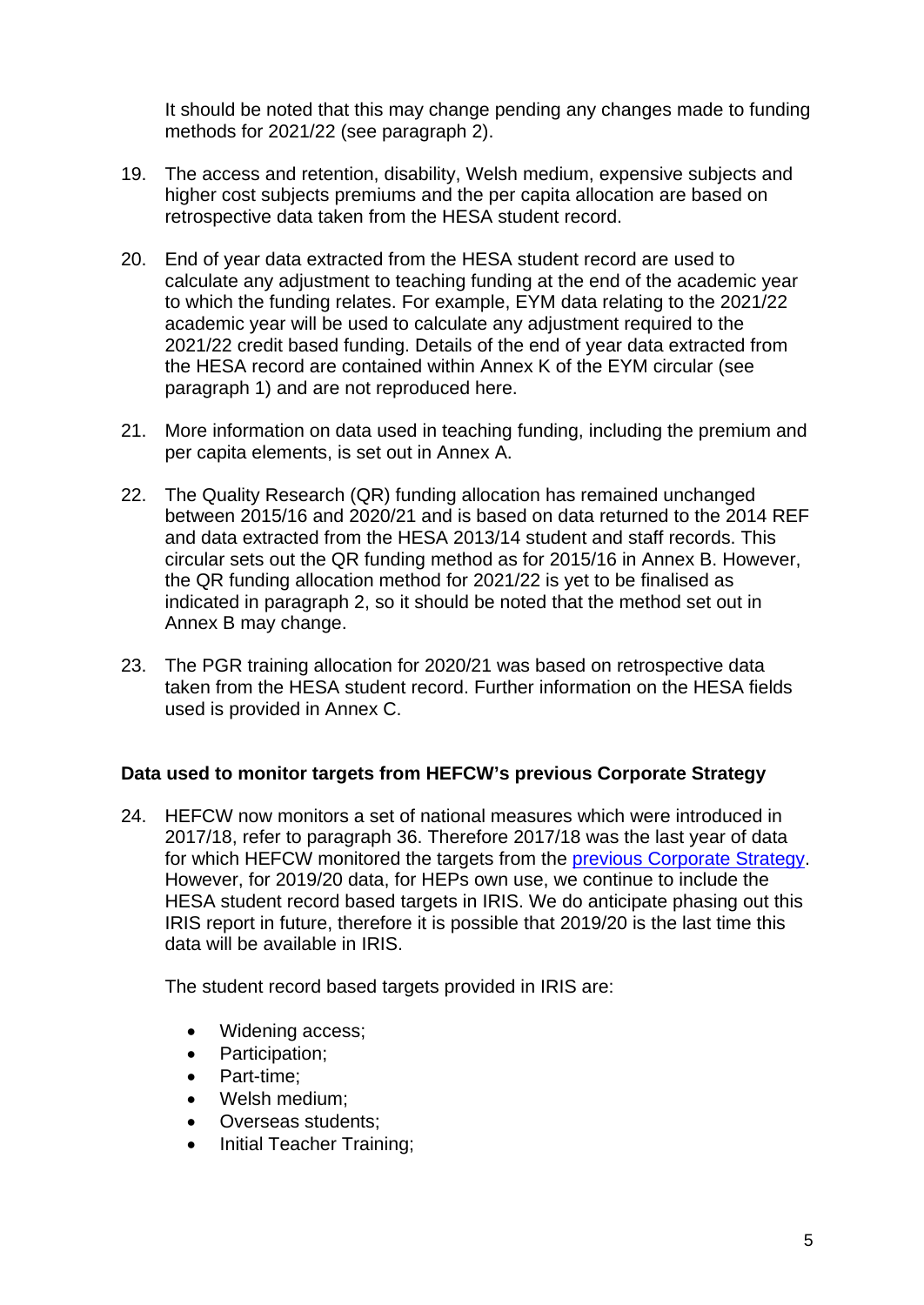25. A description of the student record based targets and the data used to calculate them provided in IRIS is included in Annex D. For more information about our previous Corporate Strategy targets please refer to Annex D of [W18/20HE: Higher Education Data Requirements 2018/19.](https://www.hefcw.ac.uk/en/publications/circulars/w18-20he-higher-education-data-requirements-2018-19/)

## **Data provided to Coleg Cymraeg Cenedlaethol**

26. HEFCW provides data each year, under a data sharing agreement, to Coleg Cymraeg Cenedlaethol. The fields and criteria used to extract the data are detailed in Annex E.

## **Data used to monitor equality and diversity**

- 27. HEFCW currently uses HESA data to monitor the ethnicity, disability status, gender and age of students at Welsh HEPs and staff at Welsh HEIs. A summary of the data is published on the HEFCW website under ['About Higher](https://archive.hefcw.ac.uk/about_he_in_wales/statistics/equality_diversity_statistics.aspx)  [Education in Wales', 'Statistics', 'Equality and Diversity Statistics'.](https://archive.hefcw.ac.uk/about_he_in_wales/statistics/equality_diversity_statistics.aspx) Further information on the fields used is in Annex F.
- 28. In the near future, we anticipate being able to publish sector level analysis of HESA data relating to students at Welsh HEPs and staff at Welsh HEIs about gender identity, sexual orientation and religion and belief and for staff only, parental leave.

#### **Data used for publication**

29. HEFCW publishes statistical reports on an ad hoc basis. Details of the data used in any statistical reports will be included with the report. Publications can be accessed from the [Statistics and data](https://www.hefcw.ac.uk/en/statistics-and-data/) area of the HEFCW website.

#### **HESA student record data quality analysis**

- 30. HEFCW provides a summary (referred to as the 'HESA data quality analysis') to each HEP of its data compared with the sector's data for a variety of fields which are used for funding, analysis and monitoring, which is designed to aid improvement of the quality of the student record and to be useful to both HEFCW and HEPs.
- 31. These summaries are intended to complement the reports which are provided by HESA when HEPs submit their student record and to allow HEPs to compare their data with that for the sector.
- 32. The summaries produced by HEFCW, are included in the IRIS output so HEPs can see their own data for the current year and historic data for both their HEP and for the sector. Usually summaries with sector data for the latest year are issued to HEPs later in the year after sector data have been signed off and provided to HEFCW by HESA However, this hasn't happened this year, so the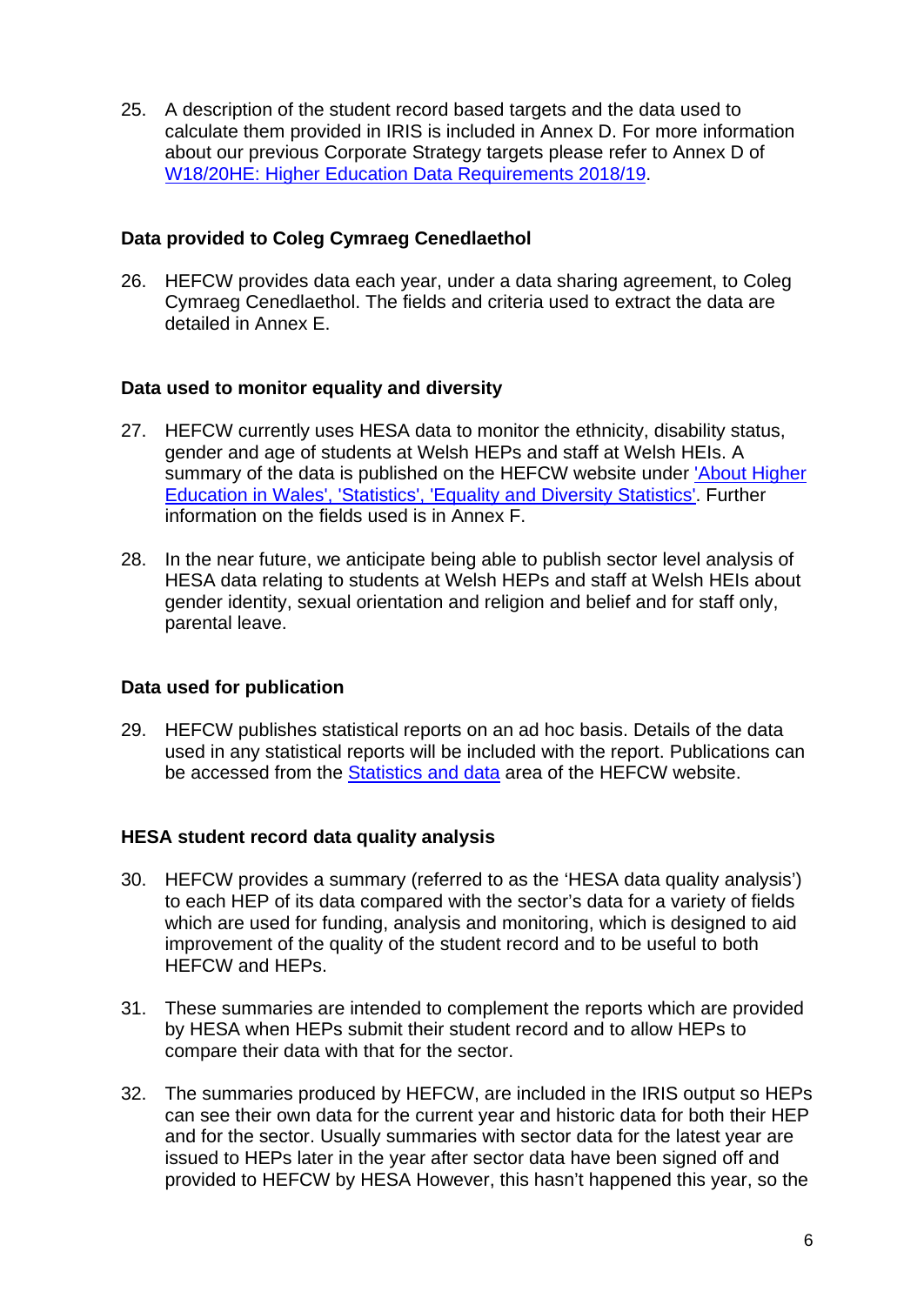first time HEPs will see sector data for the 2018/19 student record, will be in the 2019/20 IRIS report.

33. Further information on the fields used in the HESA data quality analysis can be found in Annex G.

### **Part-time fee waiver**

34. Data used to monitor the actual value of part-time fee waivers claimed by HEPs under the HEFCW scheme are extracted from the HESA student record via the IRIS system. Data extracted via the IRIS system will be signed off by HEPs to confirm the data are correct. The process for last year can be found in [W19/28HE: The HEFCW part-time undergraduate fee waiver scheme.](https://www.hefcw.ac.uk/en/publications/circulars/w19-28he-the-hefcw-part-time-undergraduate-fee-waiver-scheme/) The equivalent circular for this year is due to be published in September 2020. Details of the data extracted for HEPs to sign off can be found in Annex H.

#### **Income analysis**

35. As part of the work carried out to monitor income at Welsh HEPs, data relating to student numbers and FTE at Welsh HEPs were used. A summary of the data is included in the IRIS output for information. Details of the criteria used to extract the data can be found in Annex I.

#### **National measures**

- 36. A set of [national measures](https://www.hefcw.ac.uk/wp-content/uploads/2020/09/W18-30HE-Annex-B-English.pdf) for higher education performance was published in response to the following objective in HEFCW's [current Corporate Strategy](https://www.hefcw.ac.uk/en/document/corporate-strategy-2017-2020/) which covers the period 2017 to 2020:
	- develop measures by which to monitor the performance and delivery of higher education providers including publication where appropriate.
- 37. Data used to monitor national measures are taken from the HESA student, staff, finance and aggregate offshore records; the HESA DLHE and graduate outcomes surveys; the published UK HE PIs; and the HESA HEBCI survey. Other sources, such as the National Student Survey (NSS), the Quality Assurance Agency (QAA) and the Office of the Independent Adjudicator (OIA) are also used. Data for FEIs are included in a subset of the targets and these data are taken from the HESA student record, the HESA DLHE and graduate outcomes surveys; the published UK HE PIs, the NSS, the QAA and the OIA.

The measures monitored using these data are:

- Widening access;
- Participation;
- Retention;
- Part-time;
- National Student Survey;
- Welsh medium: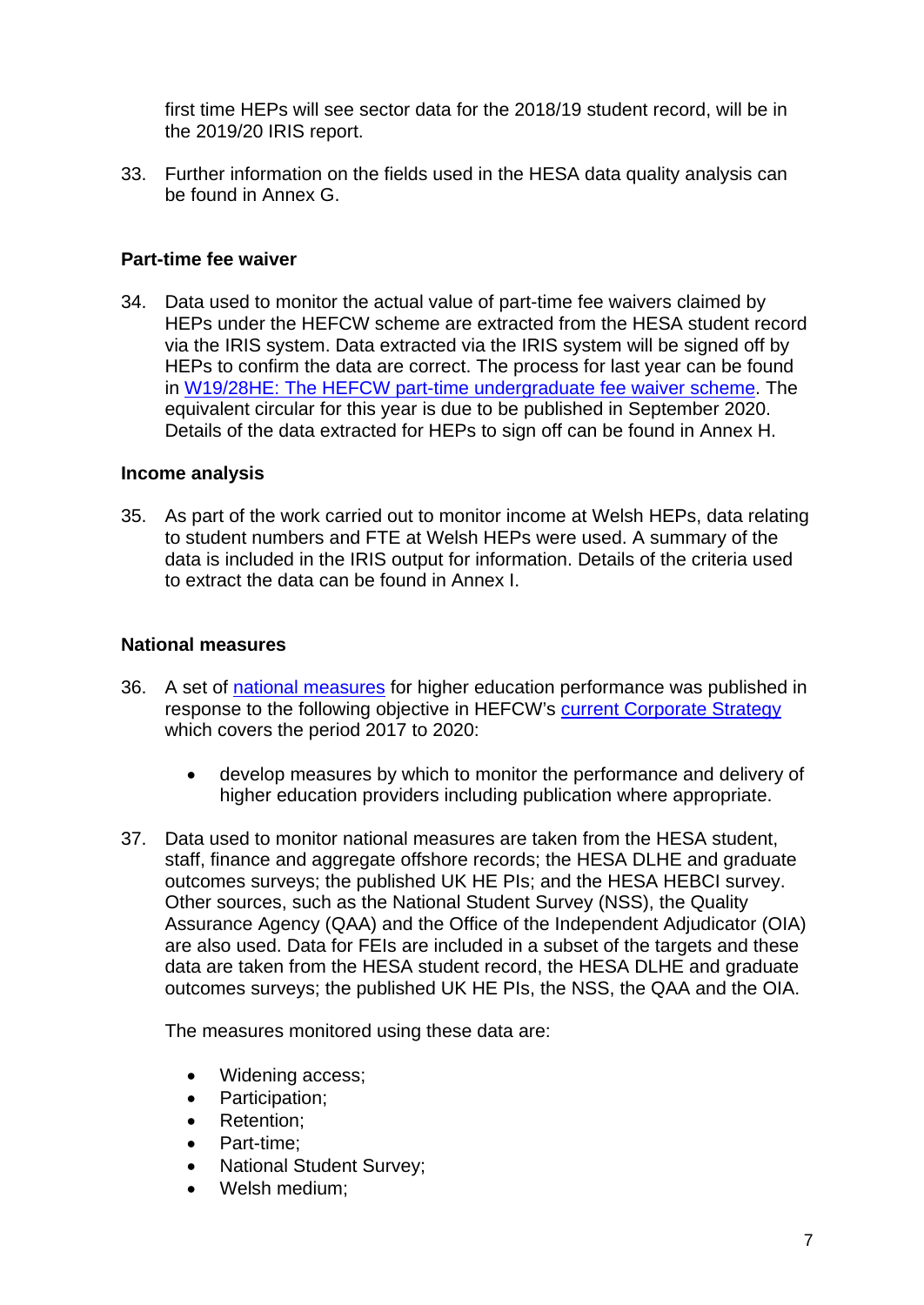- Student mobility;
- Quality;
- **Complaints**
- Employment;
- Graduate employment;
- Continuing Professional Development;
- Total HE-BCI income per FTE of academic staff
- Spin off activity;
- Start up activity (graduate);
- Research Staff:
- PGR students:
- PhDs awarded:
- Research income:
- EU/Overseas students:
- EU/ Overseas staff;
- Transnational education
- 38. A description of each of these measures and the data used to monitor them is included in Annex J.
- 39. Other areas which are monitored and included in the list of national measures include
	- Diversity of the student population;
	- REF impact outcomes;
	- REF outcomes:
	- Financial health;
	- Estates:
	- Senior staff pay and gender pay gap;
	- Equality and diversity staff data

but individual measures are not specified, instead these are areas which are already analysed more widely and published by HEFCW. Information on where to find these analyses can also be found in Annex J.

40. The HESA student record based measures are extracted via the IRIS system and will be signed off by HEPs to confirm the data are correct.

# **Data used for monitoring degree apprenticeships**

41. Circular [W19/04HE](https://www.hefcw.ac.uk/en/publications/circulars/w19-04he-degree-apprenticeships-in-wales-and-proposals-for-funding-2019-20/) announced funding arrangements for degree apprenticeships in Wales starting in 2019/20 and circular [W19/07HE](https://www.hefcw.ac.uk/en/publications/circulars/w19-07he-degree-apprenticeships-in-wales-and-proposals-for-funding-2019-20-updated-process-for-submissions/) provided more information on the submission process for HEPs. Circular [W19/38HE](https://www.hefcw.ac.uk/en/publications/circulars/w19-38he-degree-apprenticeships-2019-20-monitoring-report/) requested monitoring information about apprentices starting in 2019/20 plus those apprentices starting in 2018/19 and continuing in 2019/20. The in-year information returned was used to monitor the number of apprentices being recruited and to calculate the funding for those apprentices. It was also used to monitor and publish data about the characteristics of apprentices, and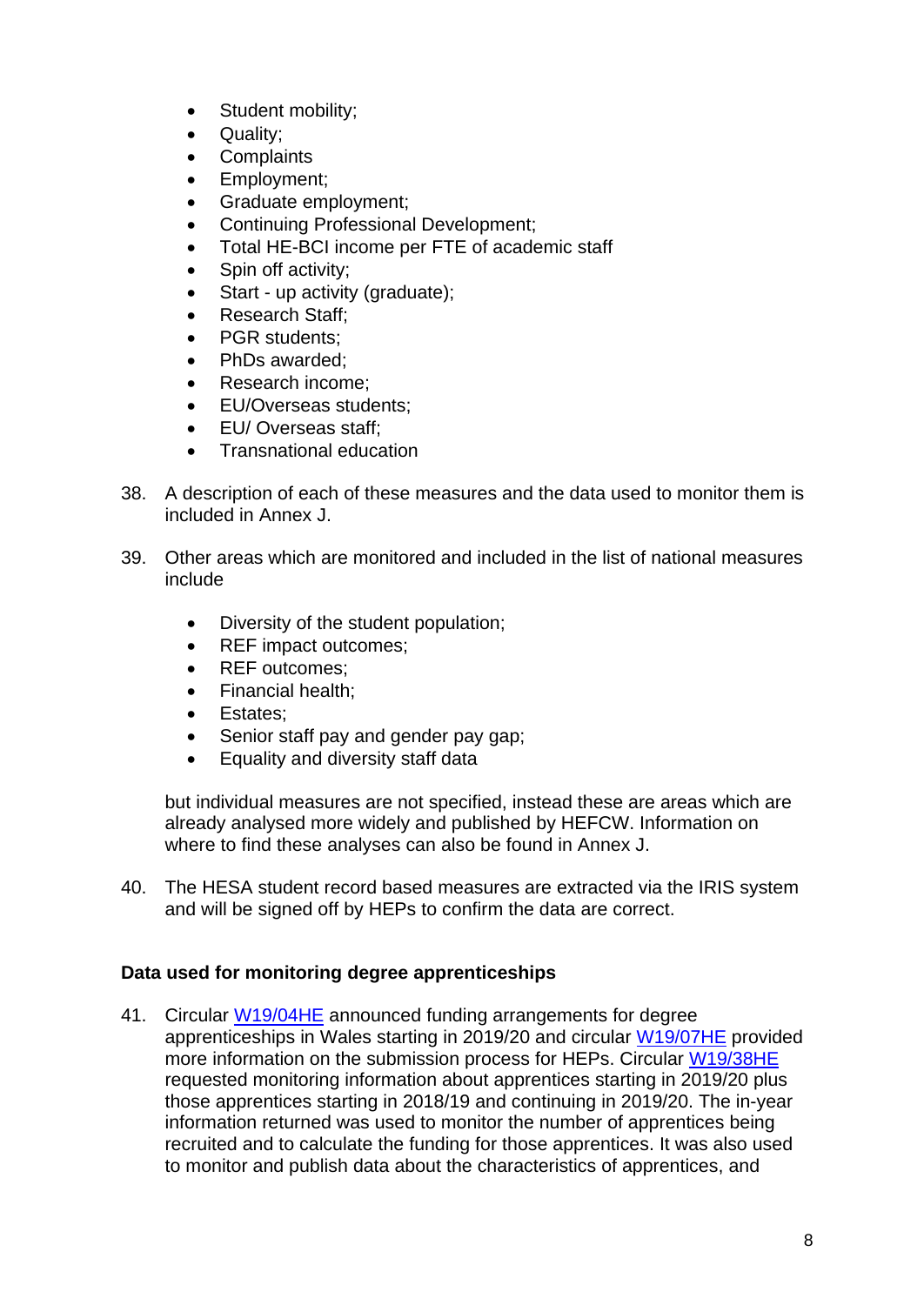shared with Welsh Government to track progress and compliance with delivery priorities. All published and shared data was aggregated and anonymised.

- 42. Data used to monitor the end of year picture for the number of students enrolled on degree apprenticeships at HEPs are extracted from the HESA student record via the IRIS system and will be signed off by HEPs to confirm the data are correct. Details of the data extracted for HEPs to sign off can be found in Annex K.
- 43. The HESA data provided in the IRIS system will be used to verify the data that were collected manually during the 2019/20 academic year which were used to allocate funding. It is possible that adjustments to funding will be required. If this is the case, information on how adjustments to funding will be implemented will be communicated with HEPs separately.

#### **Data used for monitoring PGT Master's incentivisation bursary schemes for STEMM and Welsh medium provision**

- 44. The funding for PGT Master's incentivisation bursary schemes was allocated to HEPs to provide to Welsh and EU domiciled Master's students entering study in 2019/20, undertaking a Master's degree in science, technology, engineering, mathematics or medicine, also known as 'STEMM' and/or undertaking their Master's through the medium of Welsh. The funding was announced in HEFCW circular [W19/27HE](https://www.hefcw.ac.uk/en/publications/circulars/w19-27he-postgraduate-taught-masters-incentivisation-bursary-scheme-2019-20/) and the scheme is intended to be run as a three-year pilot. We are monitoring the number of Master's students starting in 2019/20, included in the calculation of the funding, through the IRIS system. We require sign off of the numbers to confirm the data have been correctly extracted and reflect the recruited number of Master's students studying STEMM and/or studying through the medium of Welsh. Details of the data extracted for HEPs to sign off can be found in Annex L.
- 45. The extracted data will be used to calculate adjustments to funding where the recruitment of Master's students is less than the estimated recruitment used in the calculation of funding.

#### **Data used for monitoring the PGT Master's bursary scheme for students aged 60 or over**

- 46. The funding for a PGT Master's bursary scheme for students aged 60 or over was allocated to HEPs to provide to Welsh and EU domiciled Master's students entering study in 2019/20, aged 60 or over. We are monitoring the number of Master's students starting in 2019/20 included in the calculation of the funding through the IRIS system and will require sign off of the numbers to confirm the data have been correctly extracted and reflect the recruited number of Master's students aged 60 or over. Details of the data extracted for HEPs to sign off can be found in Annex M.
- 47. As the scheme is demand led, and all those entitled to receive a bursary should do so, we will be using the extracted data to calculate any adjustments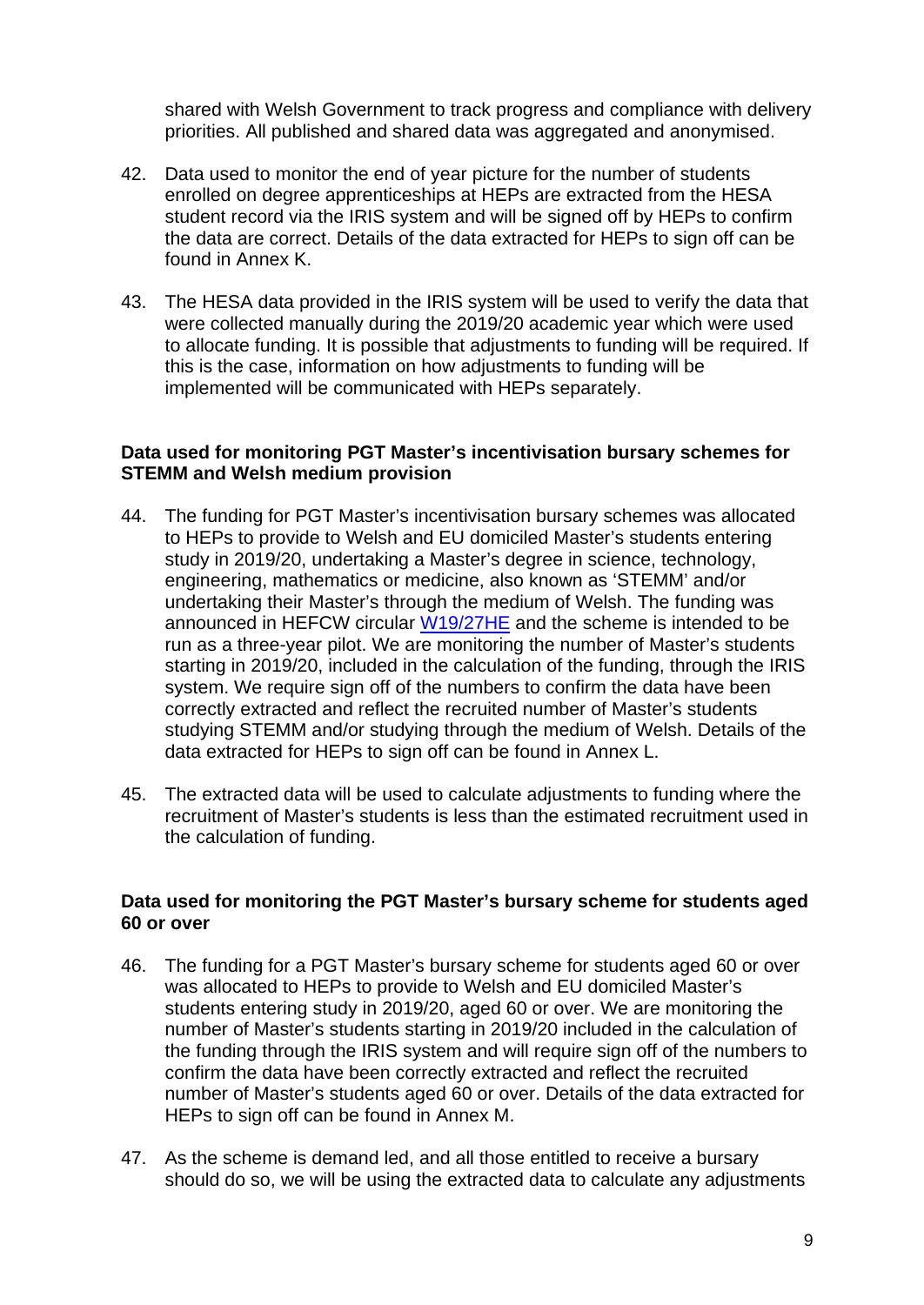to funding where the recruitment of Master's students is different to the estimated recruitment used in the calculation of funding.

# **Data used in the calculation of the TRAC(T) FTE**

48. FTE data by cost centre were included in the template for the pilot TRAC(T) data collection for 2018/19. FTEs were presented in total for each cost centre and for Welsh medium provision only. The TRAC(T) data collection is not going ahead for 2019/20 and so the data presented in the IRIS data extraction will not be included in a TRAC(T) data collection. It is being provided to inform discussions about the methodology used and the future collection of TRAC(T) data. The data used in the calculation of the TRAC(T) FTE calculation is described in Annex N.

## **Data used in the calculation of Research Wales Innovation Fund (RWIF)**

49. Circular [W20/09HE](https://www.hefcw.ac.uk/en/publications/circulars/w20-09he-innovation-and-engagement-funding-for-wales/) announced allocations of the Research Wales Innovation Fund (RWIF). Data used in the allocation is described in Annex P.

## **Other uses of data**

- 50. Any of the data described may be used to inform policy. In particular, data on students taught in whole or in part through the medium of Welsh, and staff who teach or who are able to teach through the medium of Welsh will be used to inform policy on Welsh medium provision. Data relating to students at directly funded FEIs or franchised to FEIs from HEIs will be used to inform policy on HE in FEIs. We also use data to monitor information submitted on the fee and access plans and annual monitoring returns.
- 51. HESA data are used in the calculation of the indicators contained within the annual [Performance Indicators in Higher Education in the UK](https://www.hesa.ac.uk/data-and-analysis/performance-indicators) (PIs) publication. HESA produce PIs on behalf of all the HE funding and regulatory bodies of the UK. HEPs should be mindful of the fields used in the calculation of the PIs when returning HESA student data as errors could potentially lead to suppression of PIs in the published tables.
- 52. HESA are committed to publishing as much of the data they hold as possible by 2021. They have an [open data strategy](https://www.hesa.ac.uk/files/Open_Data_Strategy_2017_2021.pdf) which sets out their plans. HEPs should therefore be mindful that any of their data that fits the criteria of open data could be published.
- 53. HESA operate a [fixed database facility](https://www.hesa.ac.uk/support/provider-info/subscription/fees-and-charges) which provides HEPs with the opportunity to make post-collection amendments to a dataset following closure of the live data collection. This facility is separate to the main data collection process, is subject to a charge and is only available at the express authorisation of HEFCW to a HEP. The fixed database is open for some time after the corresponding live data collection has closed, therefore providers should be aware that data they submit to the fixed database may not be used immediately and may only appear in future analysis of time series.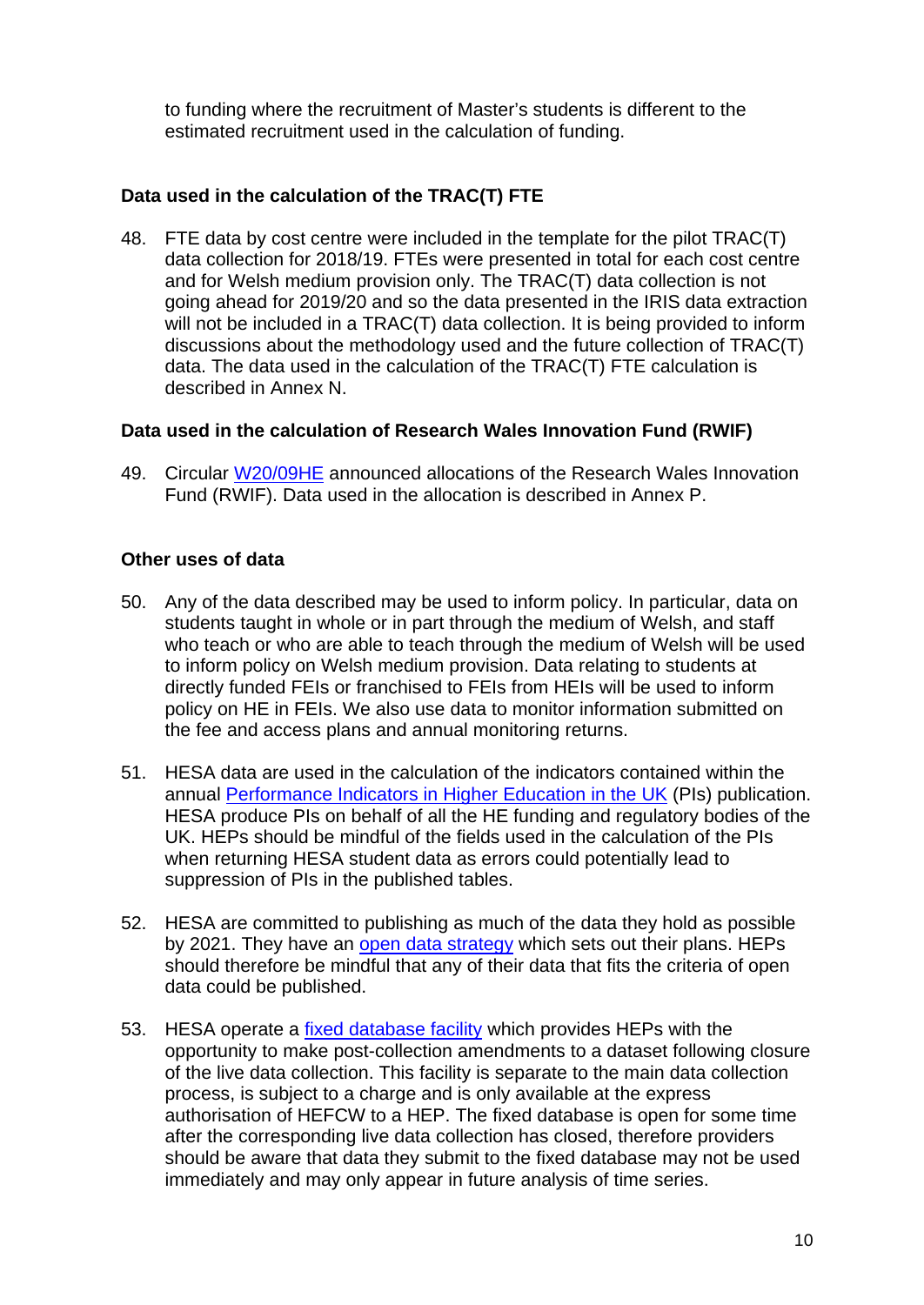- 54. The data described are also used by WG in their analysis of the higher education sector, including analysis published in their statistical bulletins and data presented on the [StatsWales](https://statswales.gov.wales/Catalogue) website.
- 55. Data relating to forecast student numbers are collected through the forecasts requests circular. These data are used for HEFCW's internal monitoring and planning processes and are not published at provider level.
- 56. It should be noted that although this circular details HESA fields used by HEFCW, any of the fields that HEPs return on the HESA records may be used in future for funding, for monitoring purposes, to inform policy or for publication, and are also used by other organisations. Therefore, it is important that all HESA fields are completed fully and accurately to show a fair picture of the provision and activity at the HEP.

# **Audit**

57. All data used for funding and monitoring are potentially subject to audit. Details of the audit process for higher education data can be found in circular [W18/33HE: Audit of Higher Education Data 2018/19 to 2021/22.](https://www.hefcw.ac.uk/en/publications/circulars/w18-33he-audit-of-higher-education-data-2018-19-to-2021-22/)

# **Use of HESA derived fields**

58. Where HESA derived fields have been used they are shown in the coding details in each relevant section of the Annexes that follow. All HESA derived fields are capitalised and begin with the letter X. HESA derived fields specifications for the 2019/20 [student record](https://www.hesa.ac.uk/collection/c19051/derived/contents) and [staff record](https://www.hesa.ac.uk/collection/c19025/derived/contents) are published on the HESA website. Where a derived field has been used, the algorithm used to derive the field from the original HESA record fields is also displayed.

# **Contents**

59. The contents of the annexes are as follows:

| Annex A: | Data used in teaching funding allocations                                                       |
|----------|-------------------------------------------------------------------------------------------------|
| Annex B: | Data used in research funding allocations                                                       |
| Annex C: | Data used in the PGR training funding allocation                                                |
| Annex D: | Data used for monitoring the targets in HEFCW's previous                                        |
|          | <b>Corporate Strategy</b>                                                                       |
| Annex E: | Data provided to Coleg Cymraeg Cenedlaethol                                                     |
| Annex F: | Data used for publication and monitoring                                                        |
| Annex G: | Data provided to higher education providers in the HESA<br>student record data quality analysis |
| Annex H: | Data used for monitoring the part-time undergraduate fee<br>waiver scheme                       |
| Annex I: | Data used in income analysis                                                                    |
| Annex J: | Data used for monitoring national measures                                                      |